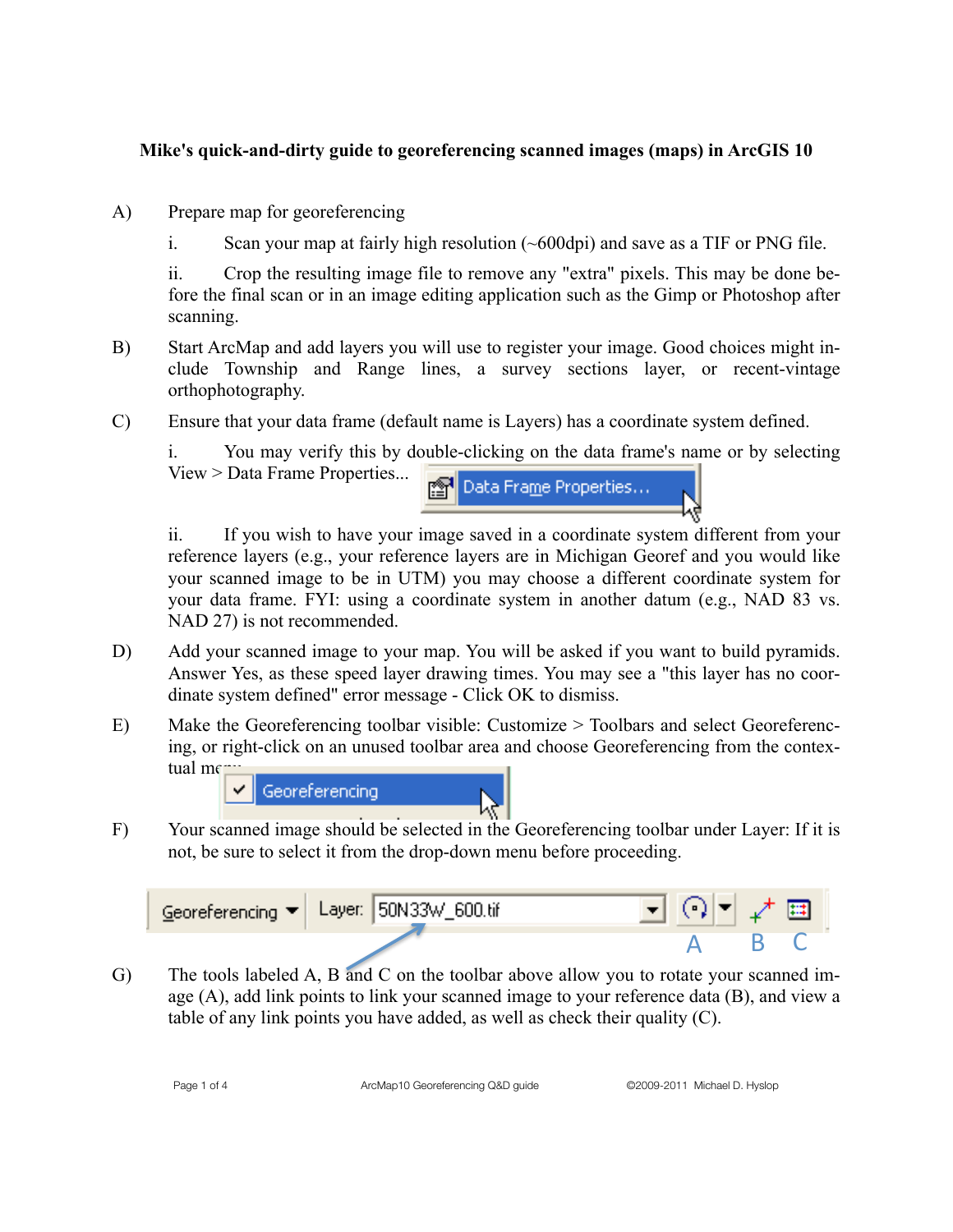H) Right-click on your scanned image in the Table of Contents and choose Zoom To Layer. As your scanned image has no coordinate system defined, it will be somewhere near the Equator and the Prime Meridian in coordinate space - millions of meters away from your reference layer.



i. Zoom in further on your scan, if necessary, and choose a feature that you can easily locate on your reference layer. In this example, I am georeferencing a plat map, so I will use the section grid to register the image.

ii. Click on the Add Control Point tool on the georeferencing toolbar,  $\mathbb{F}$  and click once on the feature you are using as a control point (section corner common to 30, 29, 31, 32 in the example).



iii. Click on the Go back to previous extent tool several times until you can see your reference layer. Zoom in to the point on the reference layer that you selected on your scan (the section corner common to 30, 29, 31, 32), choose the Control Point tool on the georeferencing toolbar again, and click to link the two control points.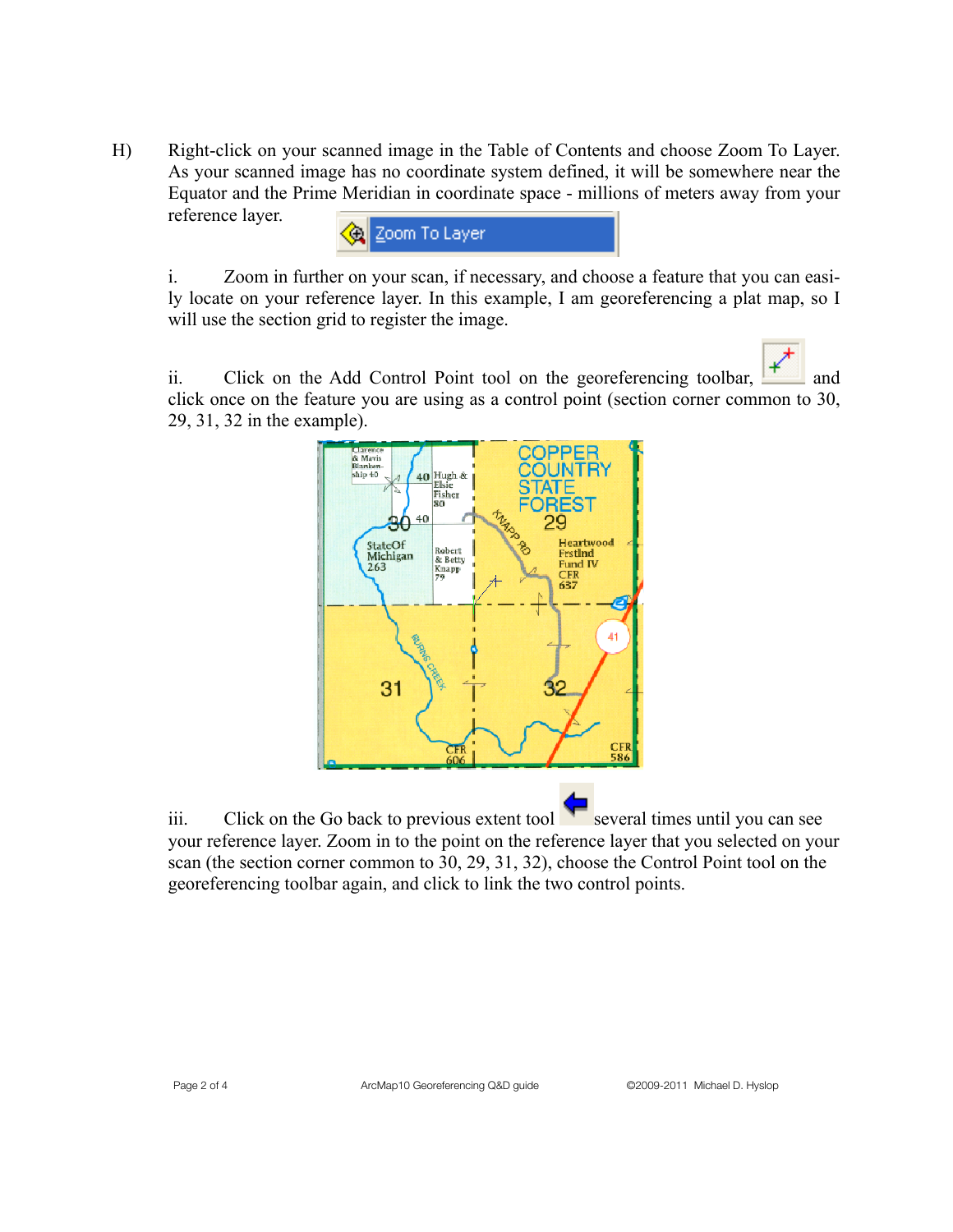

I) Repeat the steps under H) until you have added at least four control points to your image and reference layer. You will need to use "zoom to layer" and "Go back to previous extent", as well as the zoom in tool, to accurately add these points. You may need to turn on and off your reference layers, too.

i. Try and select points that are well distributed across your image - if they are grouped together, the georeferencing will work poorly.

ii. You should always first add the control point to the scanned image, then select the corresponding point from your reference layer.

J) After adding a minimum of four points, click the icon on the Georeferencing toolbar to open your Link points table.

| <b>Link Table</b>                                                                                                                                                         |                                                                      |                                                                      |                                                                                            |                                                                                                 |                                                                 |  |
|---------------------------------------------------------------------------------------------------------------------------------------------------------------------------|----------------------------------------------------------------------|----------------------------------------------------------------------|--------------------------------------------------------------------------------------------|-------------------------------------------------------------------------------------------------|-----------------------------------------------------------------|--|
| Link<br>1<br>2<br>3<br>4<br>5                                                                                                                                             | X Source<br>1.129039<br>5.854629<br>5.867047<br>1.132846<br>5,866703 | Y Source<br>1.196078<br>5.967495<br>1,208658<br>2.380649<br>4.785440 | X Map<br>387580.255861<br>394121.074679<br>393999.861055<br>387611.690414<br>394099,603963 | Y Map<br>5172157.716580<br>5178465.100166<br>5172037.158394<br>5173764.408480<br>5176861.600584 | Residual<br>5.07688<br>3.33898<br>1.99055<br>5.08129<br>4.71164 |  |
| $\rightarrow$<br>∢<br>ШL<br>Total RMS Error:<br>4.21675<br>Transformation: 1st Order Polynomial (Al ▼  <br>Auto Adjust<br>⊽<br>OK<br>Load<br>Restore From Dataset<br>Save |                                                                      |                                                                      |                                                                                            |                                                                                                 |                                                                 |  |

i. X and Y source coordinates are given in scanned image units (inches), and X and Y map values are in projected units (UTM coordinates in the example). The Residual val-<br> $Page 3 of 4$ <br>ArcMap10 Georeferencing Q&D guide<br> $QQ09-2011$  Michael D. Hyslop ArcMap10 Georeferencing Q&D guide